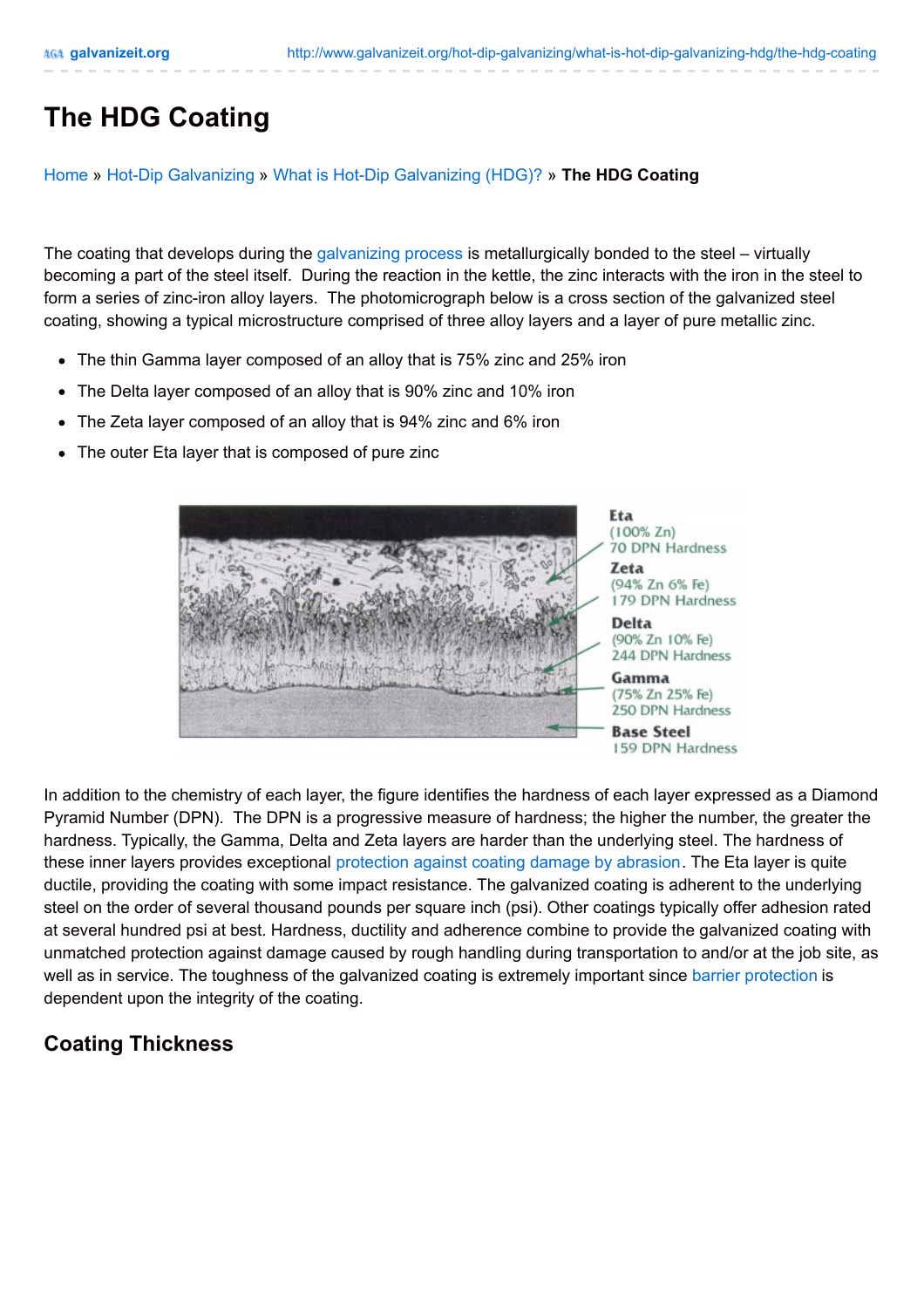The American Society of Testing and Materials International (ASTM), the Canadian Specification Association (CSA) and the American Association of State Highway and Transportation Officials (AASHTO) specifications establish minimum standards for thickness of galvanized coatings on various categories of items. These minimum standards are routinely exceeded by galvanizers due to the nature of the galvanizing process.

Factors influencing the thickness and appearance of the galvanized coating include chemical [composition](http://galvanizeit.org/design-and-fabrication/design-considerations/steel-selection/) of the steel, steel surface condition, cold-working of steel prior to galvanizing, bath temperature, bath immersion time, bath withdrawal rate, and steel cooling rate.

The chemical composition of the steel being galvanized is very important. The amount of silicon and phosphorus in the steel strongly influences the thickness and appearance of the galvanized coating. Silicon, phosphorous or combinations of the two elements can cause thick, brittle galvanized coatings. The coating thickness curve shown



in the figure below relates the effect of silicon in the base steel to the thickness of the zinc coating. The carbon, sulfur and manganese content of the steel also may have a minor effect on the galvanized coating thickness.



The combination of elements mentioned above, known as "reactive steel" in the galvanizing industry, tends to accelerate the growth of zinc-iron alloy layers. This may result in a finished galvanized coating consisting entirely of zinc-iron alloy. Instead of a shiny appearance, the galvanized coating will have a dark gray, matte finish. This dark gray, matte coating will provide as much corrosion protection as a galvanized coating having a bright appearance.

It is difficult to provide precise guidance in the area of steel selection without qualifying all of the grades of steel commercially available. The guidelines discussed below usually result in the selection of steels that provide good galvanized coatings.

- Levels of carbon less than 0.25%, phosphorus less than 0.04%, or manganese less than 1.35% are beneficial
- Silicon levels less than 0.04 % or between 0.15% and 0.25% are desirable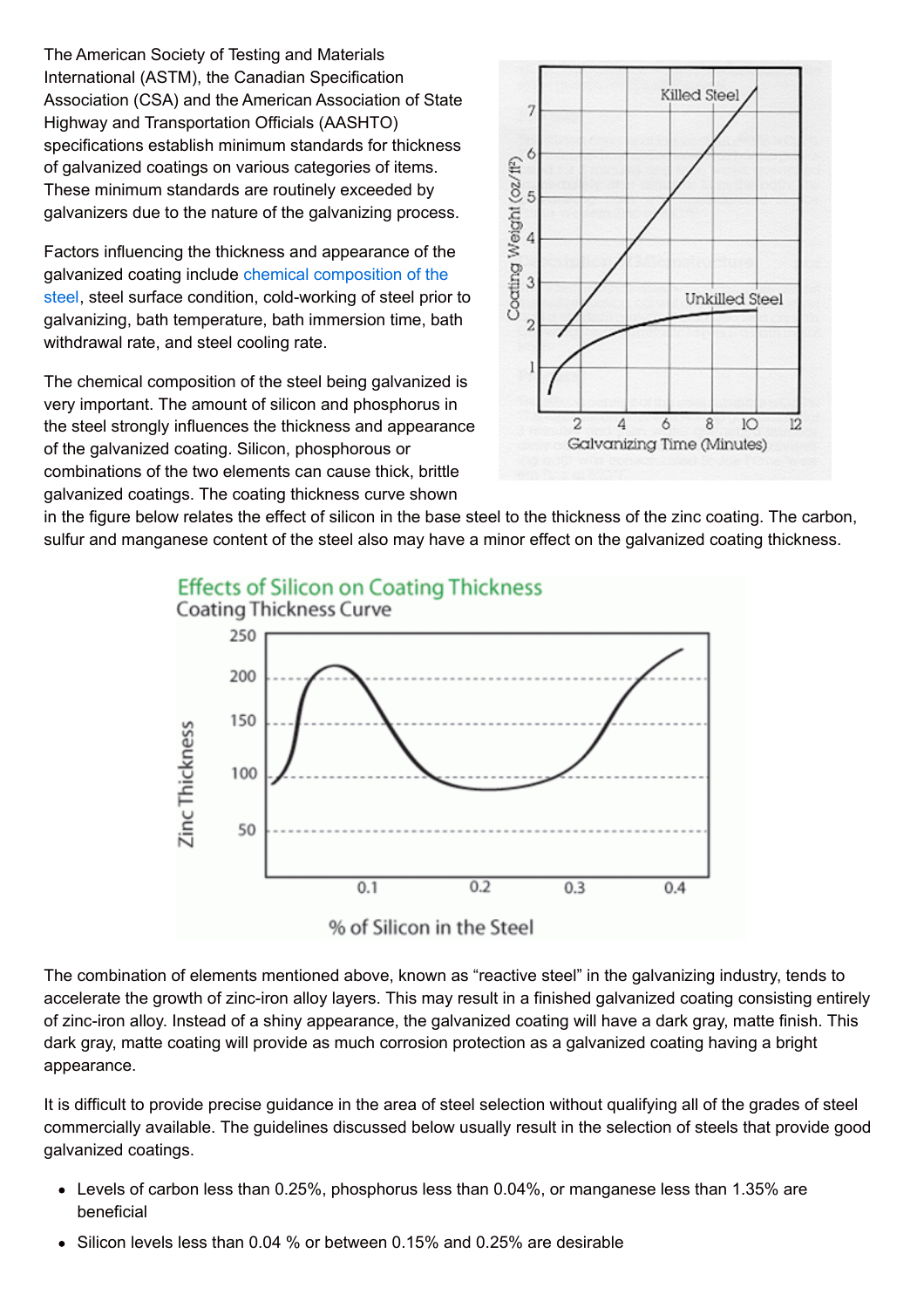Even though it is not a part of the controlled composition of the steel, silicon may be present in many steels commonly galvanized. This occurs primarily because silicon is used in the deoxidization process in steel making and is found in continuously cast steel. The phosphorus content should never be greater than 0.04% for steel that is intended for galvanizing. Phosphorus acts as a catalyst during galvanizing, resulting in rapid growth of the zinciron alloy layers. This growth is virtually uncontrollable during the galvanizing process.

As the galvanizing reaction is a diffusion process, higher zinc bath temperatures and longer immersion times generally will produce somewhat heavier alloy layers. Like all diffusion processes, the reaction proceeds rapidly at first and then slows as layers grow and become thicker. However, continued immersion beyond a certain time will have little effect on further coating growth. When galvanizing reactive steels, the diffusion process proceeds at a faster rate, producing thicker coatings.

The thickness of the outer pure zinc layer is largely dependent upon the rate of withdrawal from the zinc bath. A rapid rate of withdrawal causes an article to carry out more zinc and generally results in a thicker coating.



ASTM, CSA and AASHTO specifications and inspection standards for galvanizing recognize that variations occur in both coating thickness and compositions. Thickness specifications are stated in average terms. Further, coating thickness [measurements](http://www.galvanizeit.org/specification-and-inspection/hdg-specifications/astm-specs/#ASTMA123) must be taken at several points on each inspected article to comply with ASTM A123/A123M for structural steel, [A153/A153M](http://galvanizeit.org/specification-and-inspection/hdg-specifications/astm-specs/#ASTMA153) for hardware, or A767 for reinforcing steel bar (rebar).

## **Appearance**

Galvanized coatings are generally bright and shiny but within a year will weather to a uniform dull gray appearance. The basic finish requirements of the galvanized coating are that it be relatively smooth, continuous, and free from gross surface imperfections. Smoothness is an ambiguous term; the product's end use must be the determining factor in setting tolerances for smoothness. The galvanized coating is continuous and provides optimum corrosion protection.

Handling techniques for galvanizing may require the use of chain slings, wire or other holding devices to lower material into the galvanizing kettle if suitable lifting features are not available on the item. Chains, wires, and special jigs used to handle the items may leave a mark on the galvanized item. These marks are not detrimental to the coating, nor are they cause for rejection. If considered necessary, or expose bare steel, these areas can be easily touched up using the procedures described in [ASTM](http://galvanizeit.org/specification-and-inspection/hdg-specifications/astm-specs/#ASTMA780) A780.

The difference between the shiny luster and the dull luster. The appearance of the galvanized part does not make a difference in corrosion protection. The steel will be protrected for the same amount of time.

Differences in the luster and color of galvanized coatings do not significantly affect corrosion resistance. The presence or absence of spangle has no effect on coating performance. The well-known spangled appearance found on galvanized products is a crystallization process dependent upon the zinc bath chemistry, the rate of cooling, the method of pickling, the steel chemistry, and the thickness of the coating. Dull gray or patchy matte gray



galvanized coatings give a service life equal to bright or spangled coatings since the service life depends on the zinc coating thickness. Variations in coating appearance or finish are important only if they will affect the intended